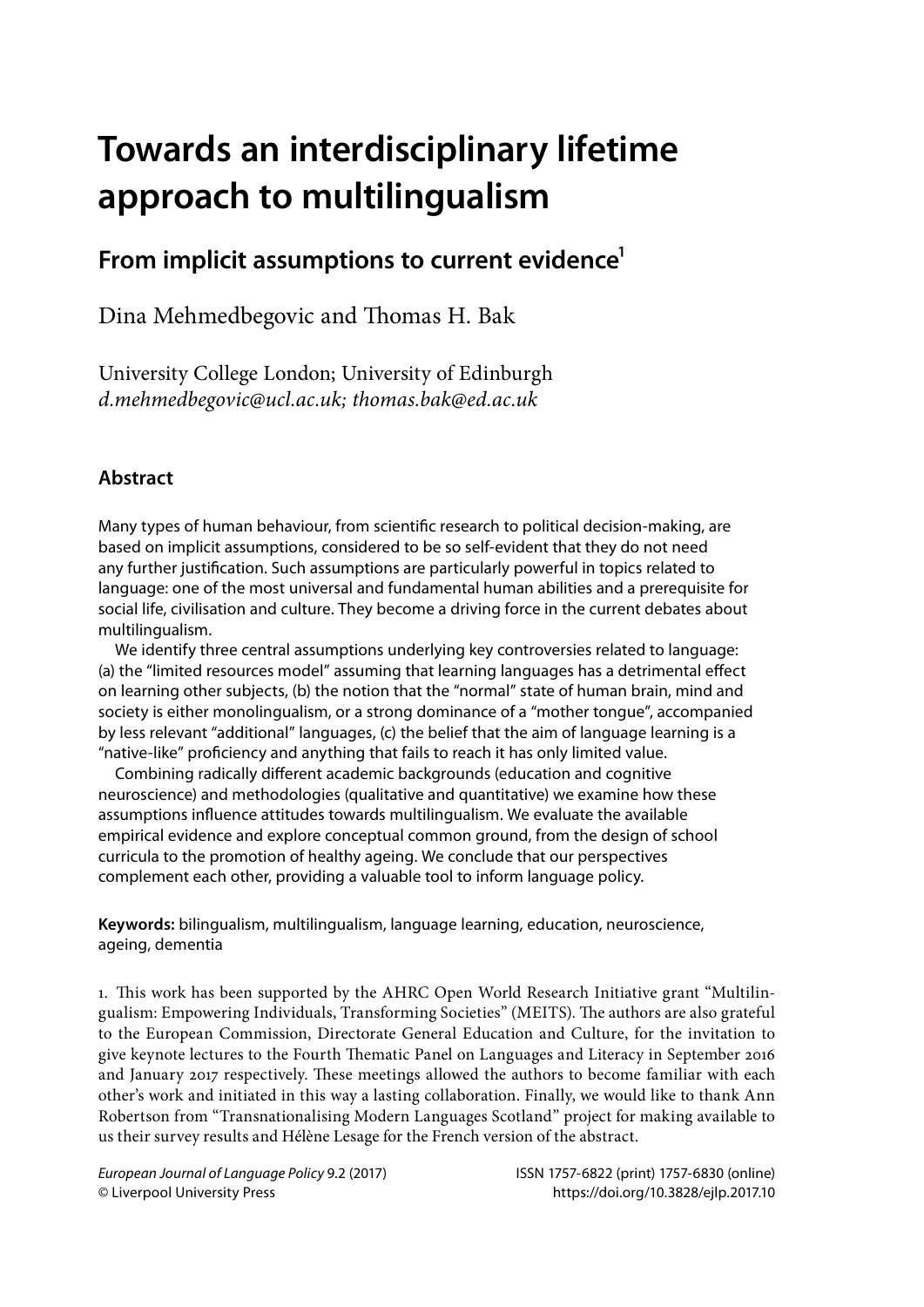### **Introduction**

In the world characterised by globalisation, migration and multiculturalism on one side and by strong, occasionally violent reactions to these phenomena on the other, the topic of multilingualism is becoming increasingly a scientifically controversial and politically divisive issue. It affects the questions of individual wellbeing and social cohesion, education, health and politics. It is of interest and relevance to different scientific disciplines, from education through sociology and linguistics to cognitive neuroscience. However, this fundamental challenge of our times is usually studied separately by different disciplines, with only a few attempts to integrate their approaches. In this paper, we try to bring together the perspectives of education and cognitive neuroscience of ageing, identifying questions of shared interest, exploring common conceptual ground and examining how our findings can complement each other.

We believe that a potentially fruitful way of starting such collaboration is to examine central assumptions, which, although usually not stated explicitly, shape the way of thinking and reasoning, asking questions, interpreting research findings and formulating policy guidelines. We identify and discuss three central assumptions:

- (a) the "limited resources models" assuming that learning languages has a detrimental effect on learning other subjects,
- (b) the notion that the "normal", "default" state of human brain, mind and society is either monolingualism, or a strong dominance of a "mother tongue", accompanied by less relevant "additional" languages,
- (c) the belief that the aim of language learning is to reach a "native-like" proficiency and anything that fails to reach this goal has only limited value.

We examine how these assumptions influence attitudes towards bi/multilingualism, explore their conceptual background and evaluate the available empirical evidence.

Throughout this article we are constantly moving between two distinct, but in our opinion closely related topics: *multilingualism* and *language learning*. One of the reasons why these two topics are perceived as so different is an unduly strict and narrow definition of bi/multilingualism (we use the term "multilingualism" as the generic term for exposure to, and use and/or knowledge of more than one language and bilingualism as its special case, involving two languages). Equating multilingualism with a perfect, native-like command of all languages in question limits the use of the term to cases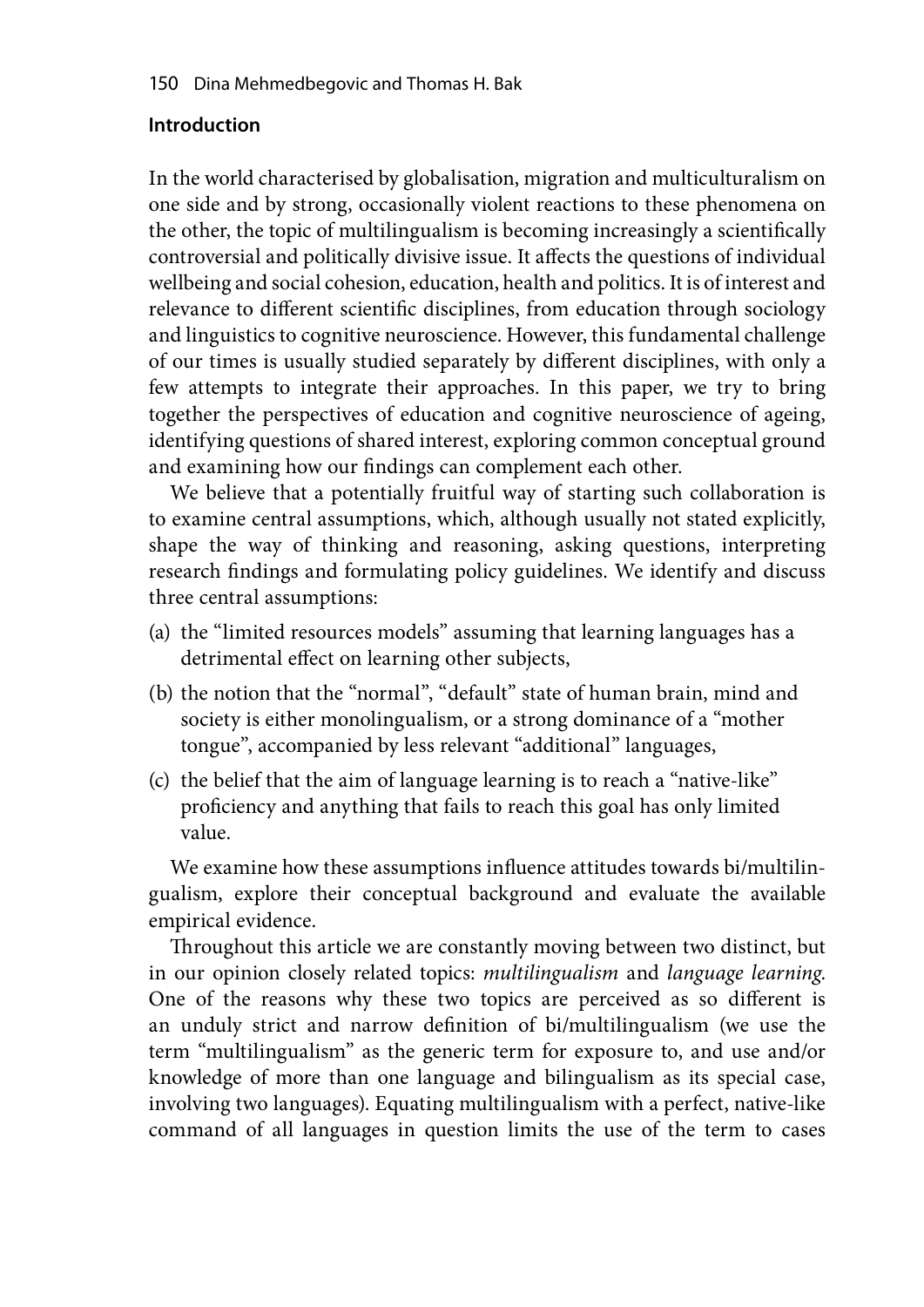of simultaneous acquisition of both languages from the moment of birth. However, if we define multilingualism as a spectrum, encompassing different degrees of language knowledge and use, simultaneous bilingualism, early sequential bilingualism and language learning in later life will appear as a part of the same continuum. We argue that the latter approach is not only closer to the multilingual reality of contemporary societies, but also to the latest findings of cognitive neuroscience.

In this article we propose that multilingualism and language learning need a fresh approach in education and a new rationale in life-long learning. In the recent months we have participated in the work of the EU Commission focusing on rethinking languages in education. Four key reasons for a new approach have been agreed by the stakeholders who participated in this work (European Commission forthcoming: 3):

- From a human rights perspective, the discrimination of learners based on their language violates article 2 of United Nations Convention on the Rights of the Child, which specifies non-discrimination grounds including a child's language.
- From an educational equity and inclusion perspective, ensuring that bilingual and multilingual learners, in particular those who had less access to learning the language of schooling, have equal opportunities to thrive alongside their peers is a priority for any education system. Effective multilingual teaching and learning has the potential to close the achievement gap of migrant students compared to "native" learners, while enhancing the cultural and civic education of all learners.
- From a public health perspective, various clinical studies in the area of neuroscience show the positive effects of bilingualism, independent of the languages involved. Positive effects are sustained over the life course and relate to increased cognitive abilities beyond linguistic skills.
- Finally, there is an intrinsic value in supporting all learners to develop plurilingual competencies.

In the following, we will discuss the main assumptions and consequences of "limited resources models" and normative monoglot ideologies and conclude with the concept of the Healthy Linguistic Diet and its implications for education and health.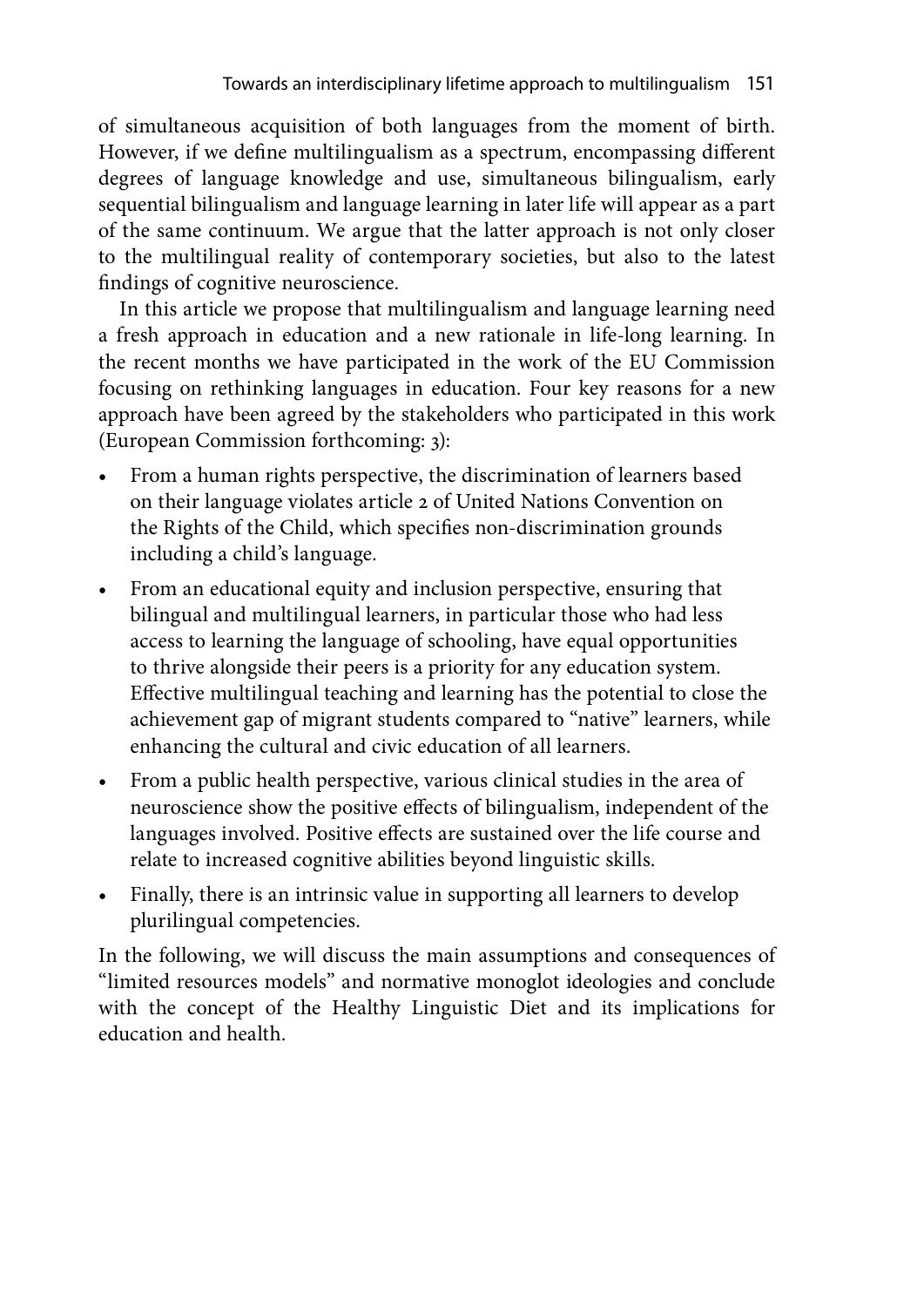#### **Limited resources models: languages versus maths?**

Although attitudes to learning foreign languages and the value attached to them varies substantially from country to country, in many places across Europe foreign languages are in crisis. This is particularly pronounced in Britain, where the number of schools offering foreign language classes and the number of students choosing it for their GCSE and A levels is in constant decline. The latest British Council survey (2017) has established that the funding cuts and cost increases are making a big impact on post-16 courses, with languages among the subjects worst hit, resulting in 39% of colleges dropping courses in languages. At the GCSE level (General Certificate of Secondary Education, taken at the age of 16) there are no big changes in terms of overall percentage of students taking language exams: in the last four years 48–9% of students took a language exam. It is more revealing to look at the data analysis by local authority, as the participation in language learning varies widely. In the Isles of Scilly, there is just a single school, with an exceptionally low entry level (13%). In England, three local authorities have participation rates of 30% or less (Middlesbrough, Blackpool and Sandwell), while at the other end of the scale, three London local authorities have more than 70% of pupils sitting a language GCSE (Hammersmith and Fulham, Newham, and Kensington and Chelsea).

In parallel, more and more universities are either radically reducing foreign language departments or closing them down altogether. UCAS data show that the number of applicants placed onto European language and literature courses at UK higher education institutions based on A-level results was down 7.8% year-on-year, with an intake of 3,080 in 2016 being a record low for recent years. Non-European languages and literature courses experienced a similar decline, with just 940 students placed on these programmes. As the direct consequence of this decline more universities have closed down their languages departments, such as Northumbria and Ulster University. This trend is expected to continue.<sup>2</sup>

However, the problem exists also in continental Europe (and the rest of the world), where the popularity of English means that the previously broader foreign language palette becomes reduced to English only, at the detriment of all others. According to Eurostats (2017) 99–100% of primary and 97.3% of lower secondary education students in EU countries study English. It is a mandatory foreign language in nearly all education systems that identify a particular

<sup>2.</sup> See 'University Language Departments 'at Risk' as Recruitment Slumps', *Times Higher Education*, https://www.timeshighereducation.com/news/university-language-departments-riskrecruitment-slumps.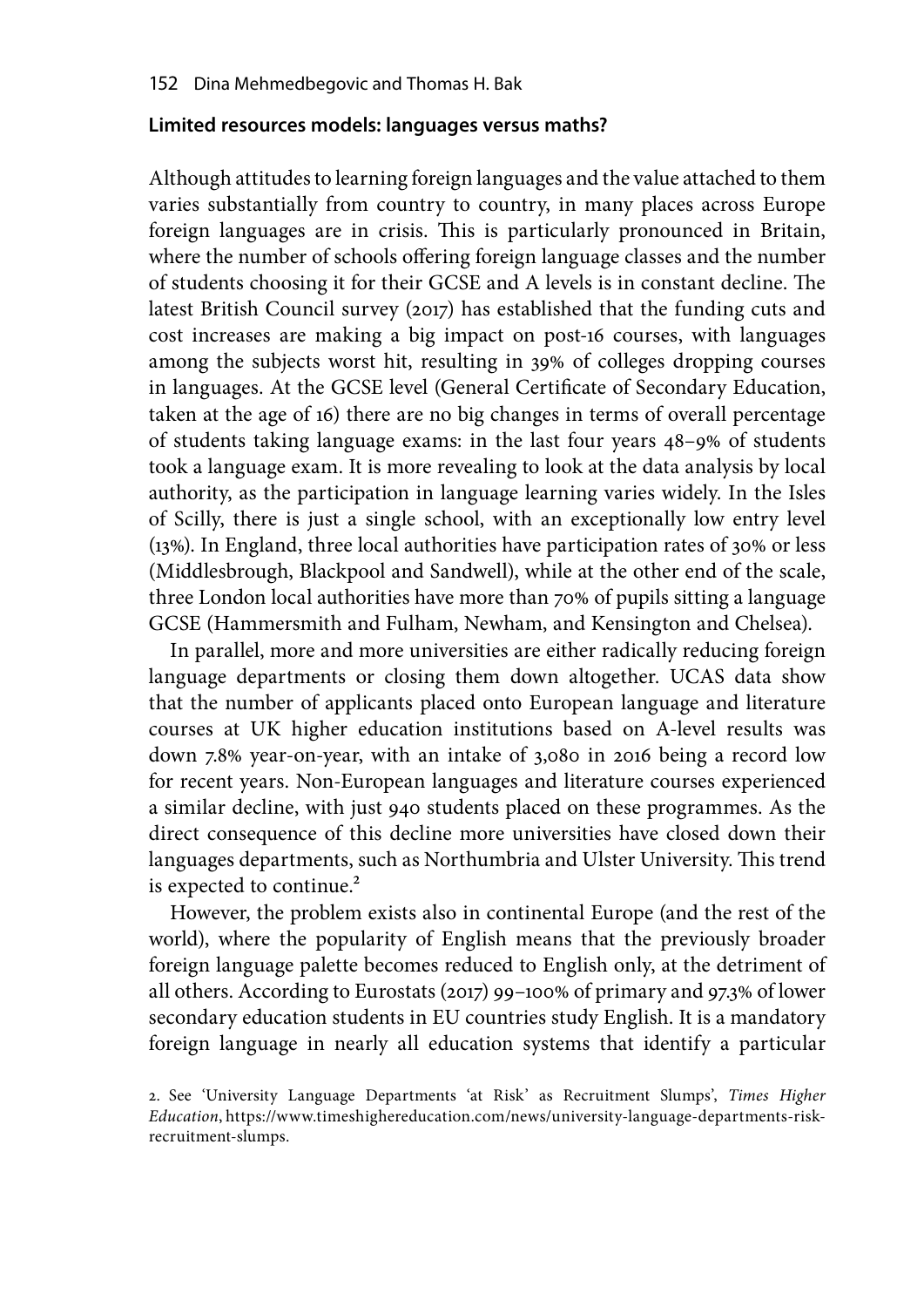foreign language that all students must study, as is the case in almost half of the European countries. After English, French and German are the most widely offered languages; in the UK 70% of primary school children study French. Although the proportion of multilingual school children and adults across Europe and the number of languages they use is constantly increasing, languages offered in education do not seem to reflect this trend. The growing diversity and complexity of the European linguistic landscape contrasts with a progressive reduction of language teaching to only a few and often only one foreign language, namely English.

One of the main arguments used against introducing or maintaining foreign languages in school curricula is the notion that they take away valuable space/ time, which can better be devoted to more "useful" subjects, such as maths or science. The argument goes that languages are not per se unimportant, but that other subjects are much more relevant and, therefore, have to take priority. Typically, languages are pitched in this context against mathematics as a classical example of a "useful" subject. Indeed, a recent survey of 8,000 school children age 7–14 reveals that a significant percentage of children have adopted the message that numeracy is of a higher value than literacy. More than 60% of the 8,000 children who participated said maths was more important than English. Just 21% put English as the most important lesson. They also expressed a large preference for having skills to create a computer game rather than a book or a film. However, there is also an important positive aspect: foreign languages were included by the participants in the top five key subjects, demonstrating that children recognise multilingualism as an important skill for the age of globalisation.<sup>3</sup>

In recent times, the argument of "more useful subjects" is often further strengthened by the claim that it reflects the limited capacity of the human brain to cope with acquiring new knowledge. In the public discussion following the paper by Bak et al. (2014a) on the impact of bilingualism on cognitive ageing, one of the readers remarked: "The human brain can only contain a finite amount of information and as English speakers we are fortunate not to need a secondary language. That space is much better utilised for science, history and our rich culture" (Broer et al. 2016).

The argument appears intuitively extremely convincing, in fact, so convincing that no empirical evidence is usually cited to support it. Indeed, it would be very difficult to find any empirical evidence for it. What the "limited

<sup>3.</sup> See 'Maths is More Important than English, Say Schoolchildren', *Teaching Times*, http://www. teachingtimes.com/news/maths-important.htm.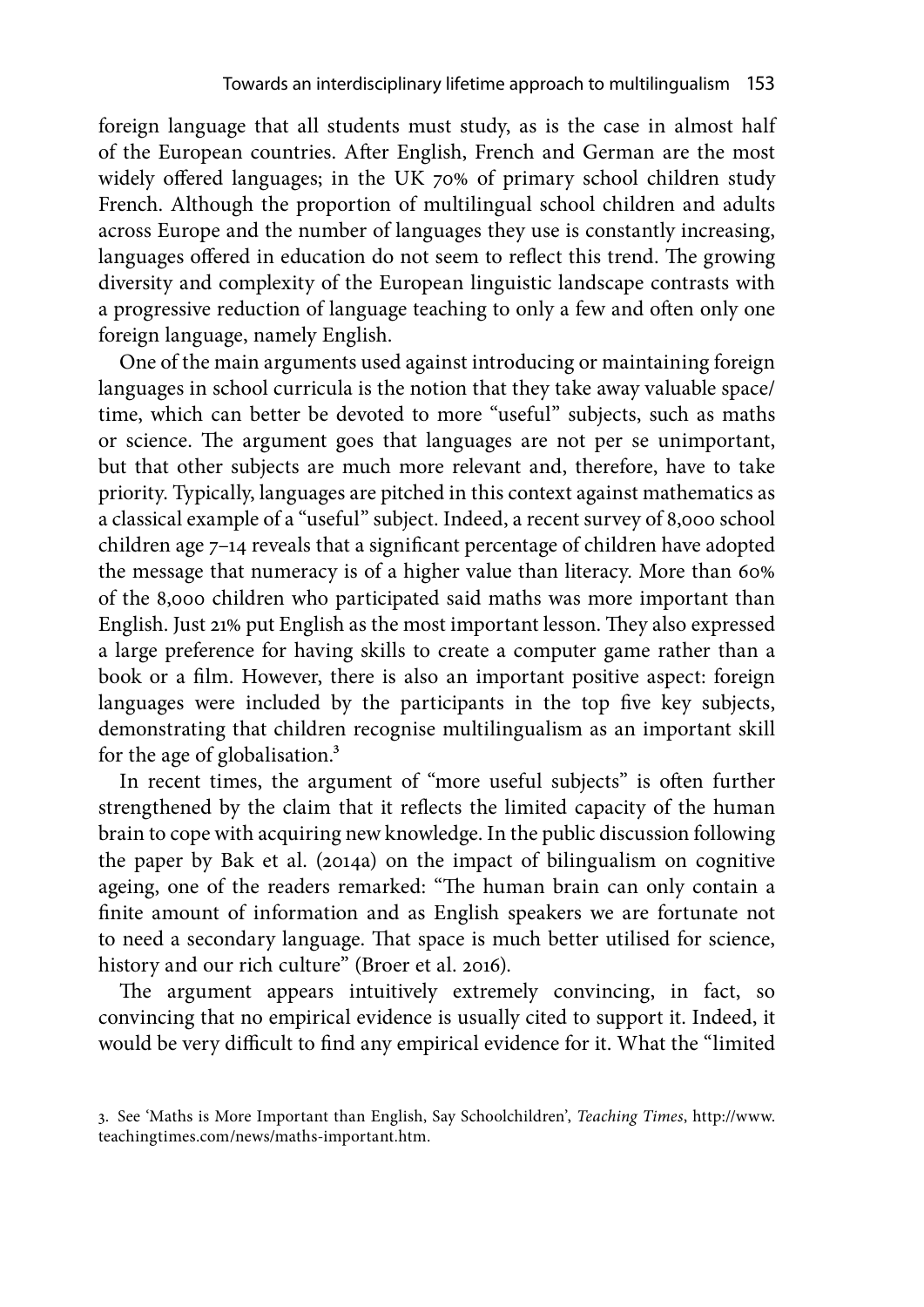resources models", whether applied to school curricula, society, economy or brain function, fail to take into account is the interaction between different components. They are based on a static assumption that different units of knowledge pile up independently, like boxes in a storehouse. But is this really the case? Many people arguing for the removal of languages from the curriculum would agree that knowing maths makes it easier to learn physics or chemistry or that knowledge of history can help in understanding literature. In this case, removing maths and history will not make pupils better but rather worse in physics or literature. In case of languages, the benefits could be direct, related to concrete subjects (e.g. knowledge of French facilitating understanding of English language and literature), but also could lead to more profound changes in the way of thinking. Since the seminal work of Peal and Lambert in the early 1960s in Montreal (Peal and Lambert 1962), there has been a constant stream of evidence demonstrating that children exposed to more than one language tend to perform better than their monolingual counterparts. Studies conducted with early years and school age children have found that bilingual pre-school children focus better on tasks, while ignoring distractions, than their monolingual peers. A similar enhanced ability to concentrate has been found in bilingual adults (Bialystok 2009).

Metalinguistic studies focusing on the relationship between thought, word and meaning, a key factor in Vygotsky's developmental theory (Vygotsky 1962), shed light on differences between monolingual and bilingual children. A number of linguists have used Piaget's sun-moon problem (Piaget 1929) to test the ability of children to separate word from meaning. This test consists in changing the names for sun and moon, getting children to decide which is up in the sky at night and finally what the sky is like at night: dark or light? In studies conducted by Cummins (1978), Bialystok (1988) and Eviatar and Ibrahim (2000) bilingual and monolingual children alike accepted with ease the name change and inferred that sun would be what we see at night. However, bilingual children were quicker in reaching the final conclusion that the sky remained dark at night. Rosenblum and Pinker (1983) and Ricciardelli (1992) conducted further studies getting children to use new names or nonsense names. All of these studies provided evidence that bilingual children either demonstrate higher flexibility in use of newly agreed names or more abstract explanations for changing conventions.

The evidence of children approaching language and other academic content in a more abstract mode was recorded by two Canadian researchers, Lambert and Tucker, observing and testing a group of 6-year-olds educated mainly in their second language. In this longitudinal study, observed children demonstrated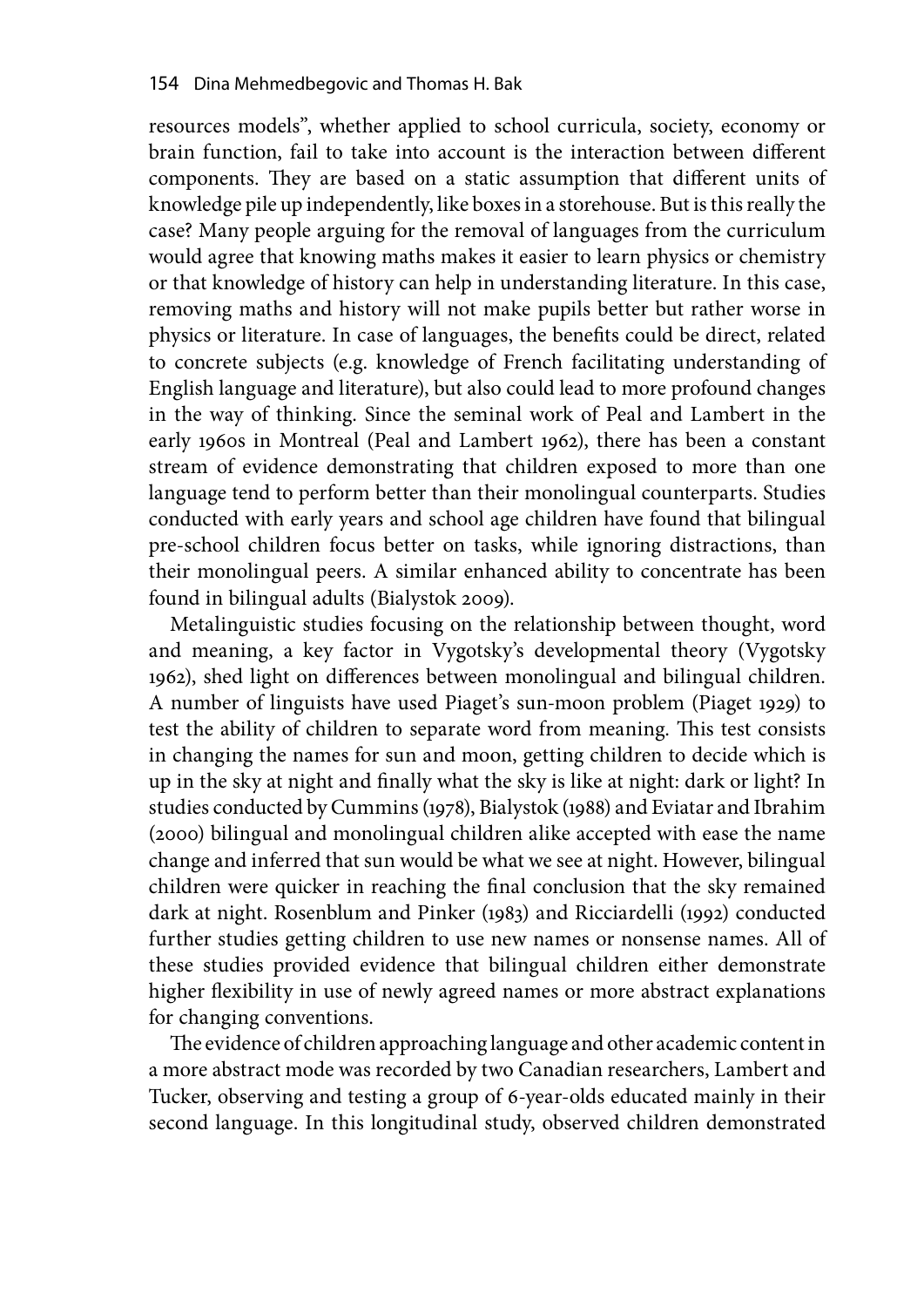a high level of interest in comparing their two languages; approaching their second language as a code and using their first language as the basis for relating and translating both academic content and linguistic input. Therefore, the researchers were proposing that the acquisition of the second language had benefited not only the competence in their first language, but also their mastery of the academic content (Lambert and Tucker 1972: 82).

The benefits of bilingual education extend also to literacy in more than one language. Li, Nuttal and Zhao (1999) conducted this study with two groups of Chinese-American students, one group was literate in both languages, the other group was not literate in Chinese. The students literate in Chinese achieved significantly better results on the mathematical tests for university entry. Moreover, knowledge of one language can lead to better reading skills in the other one: a recent comprehensive review of the available literature (Tsimpli 2017) demonstrates that literacy in English not only does not decrease if children become literate in another language, it improves. Indeed, local authorities in England with low participation rates for languages at GCSE also tend to perform poorly on other measures of educational attainment, such as the proportion of pupils achieving a good GCSE in English and maths (British Council 2017: 18). Summarising, the existing evidence of interest to policy and practice in education suggests that continued development of bilingual children's two languages during schooling is associated with positive educational and linguistic consequences (Cummins 2000, Collier and Thomas 2007).

This "added value model", in which knowledge of languages has beneficial effects across different cognitive domains, also reflects the state-of-the-art in cognitive neuroscience. The current views of brain development and functions moved away from the static and narrow "localisationist" approach that characterised much of the previous century towards dynamic, interactive models, emphasising the importance of neuroplasticity (the life-long ability of the brain to reconfigure and adapt). Contemporary neuroscience stresses the importance not just of single nerve cells (neurons), but their connections (synapses), linking them into complex interactive functional networks, which can be observed both in healthy brain and in neurological disorders (Seeley et al. 2009; Bak and Chandran 2012). Rich and complex neural networks, integrating perceptually and conceptually varied information, lead to a better "cognitive reserve" (the ability of the brain to compensate, at least partly, emerging pathological changes) (Bak and Alladi 2014). Accordingly, bilinguals have been shown to be more resilient than monolinguals to different types of brain damage: they have slower cognitive ageing (Bak et al. 2014a), develop dementia four to six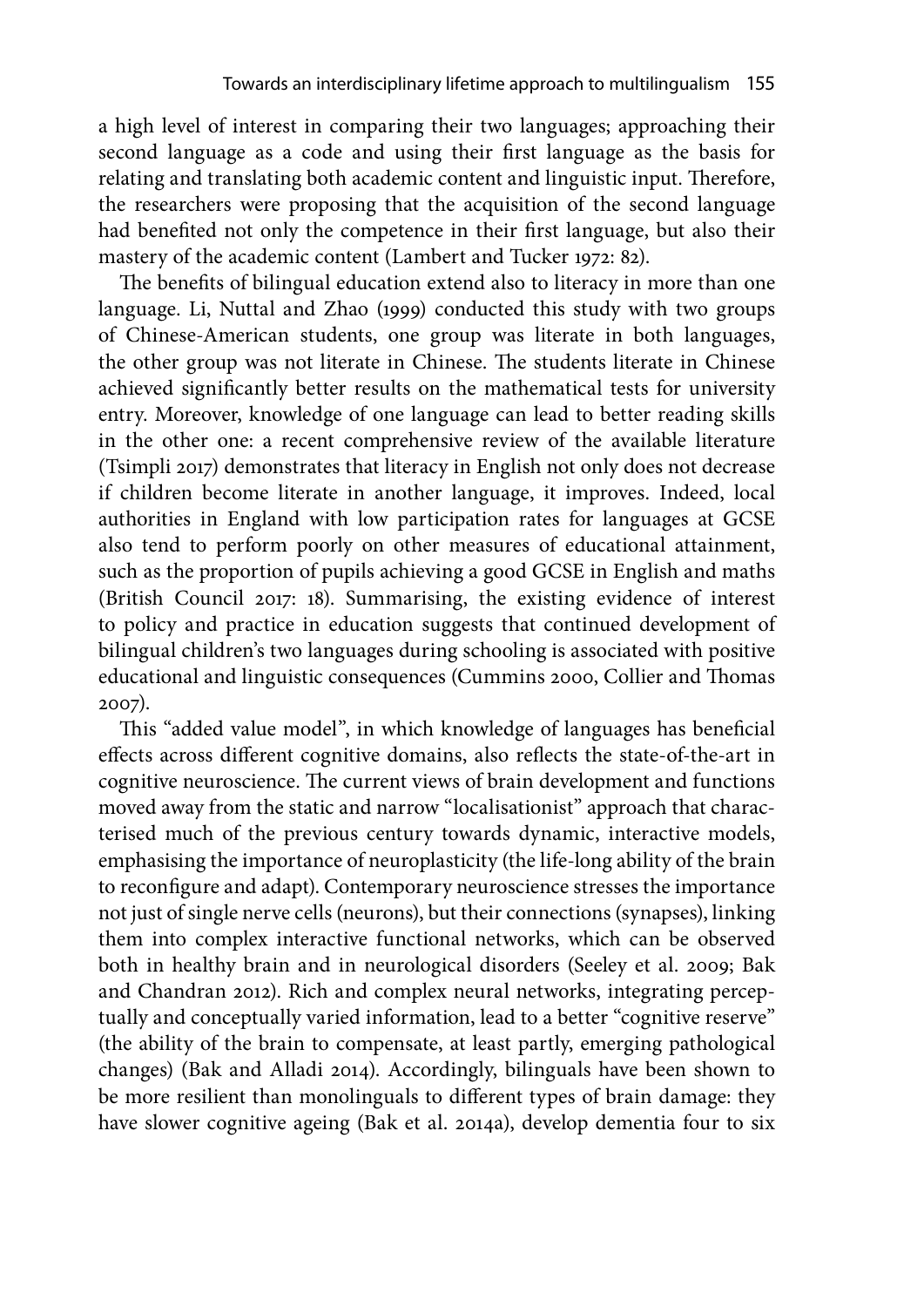years later (Alladi et al. 2013) and recover their cognitive functions significantly better after stroke (Alladi et al. 2016).

### **Normative monoglot ideologies and the myth of the mother tongue**

"Limited resources models" of language learning, assuming that additional languages take away valuable "brain space" or instruction time, usually make another important assumption, namely that the "normal", "default" state of human brain, mind and society is monolingualism. Blommaert and colleagues refer to this as "normative monoglot ideologies" (Blommaert et al. 2006). Their research team recorded consistent teaching strategies in Belgian schools, which dismissed the linguistic and literacy skills of newly arrived immigrant children as not being relevant to the acquisition of standard Dutch used in these schools. Children observed by the researchers, even though they were able to demonstrate their understanding of the spoken and written language relationship, and varied degrees of literacy in different alphabets, were not given recognition of this prior knowledge. These children were treated as illiterate in the process of "language-ideological disqualification" (Blommaert et al. 2006: 46).

The experience of being exposed to monoglot ideologies in London schools is very clearly expressed in the following statement of a 14-year-old refugee child from Iraq. As a recent arrival from Iraq, speaking Kurdish and Arabic and new to English, with an ambition to work in tourism, this student reflected on the usefulness of her two languages by saying: "Miss, who needs the languages of immigrants? You need to be good at English, very good at English." After eleven months of living in England this student has not only received, but also adopted a low value message in relation to minority languages or, as she terms them, "immigrant languages". Her question is captivating in its grasp of issues of inequality, power and marginalisation and recognition that the only affirmed and desirable profile is the one of a highly competent English speaker, "native" or "near native". The fact that a young person at the time of choosing the direction of her future occupation in a global city such as London is not encouraged to explore how the skills she has in different languages can be used as resources, needs to be addressed as an issue of equal opportunity and social justice. In the case of younger bilingual learners, excluding language skills they have in languages other than English in their everyday learning creates predictable pedagogical difficulties which may result in patterns of educational underachievement (Mehmedbegovic 2011).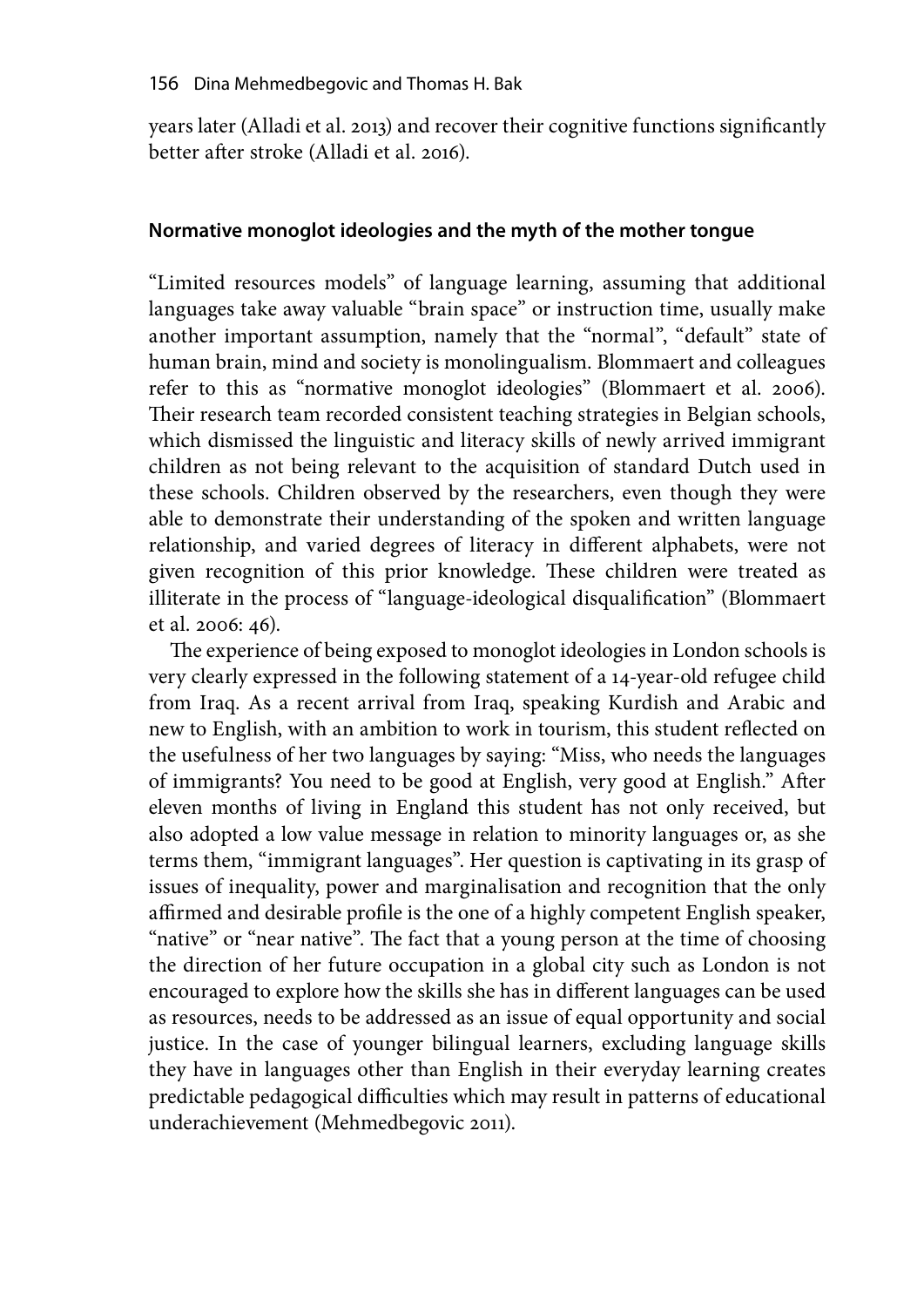This negative value attached to "immigrant languages" can also lead to children trying to hide their knowledge. UK figures reveal that year on year there has been around 4% difference between the percentage of bilingual children in primary and secondary schools, e.g. in 2012, 15.2% in primary schools, 11.1% in the secondary schools. In 2016 these have increased to just over 19% in primary and just over 15% in secondary. So what happens to 4% of bilingual children in the transition from primary to secondary? Do they move away, lose their home languages or start self-identifying as monolinguals? Based on research done by the Institute of Education, London (IOE 2009) it has been identified that children in secondary schools will "hide" their bilingualism and "play monolingual".

The dilemma of children knowing multiple languages but trying to appear as English-speaking monolinguals illustrates another implicit assumption closely related to normative monoglot ideology: the notion of a single, "native", "dominant", "main" language. One place in which this assumption becomes visible is the national UK census. Although the exact wording of the questions on national and ethnic identity and language from the 2011 census varied slightly between England, Wales, Scotland and Northern Ireland, all versions allowed for multiple national identities (Question 15: "Tick all that apply") and to a smaller degree, multiple ethnic identities (here, one was only allowed one answer (Question 16: "Tick one box"), but this also included the option "*Mixed/ multiple* ethnic groups"). Not so for language. Question 18 in England and Wales asked "What is your *main* language?" and in Scotland "Do you use a language other than English at home?" In a recent consultation event to discuss potential questions for the next Census 2021 (20 April 2017, New Register House, Edinburgh), the proposed new formulation of this question was "What is your *first/preferred* language?" Census questions are relevant: they inform not only research, but also policy decisions. And the question, which language(s) families speak at home can be used (and has been used) in political arguments. In 2002, David Blunkett, at that time UK home secretary, in an essay rife with references to terrorism, 9/11 and Osama bin Laden, complains that 30% of British Asian households reported that they speak languages other than English at home, and calls on them to speak English as a way to "overcome the schizophrenia which bedevils generational relationships".4 Given this political climate, families daring to speak at home any other language than English might well feel obliged to change their census answers to "English only",

<sup>4.</sup> See David Blunkett, 'What does Citizenship Mean Today?', *Guardian*, 15 September 2002, http://www.theguardian.com/world/2002/sep/15/race.thinktanks.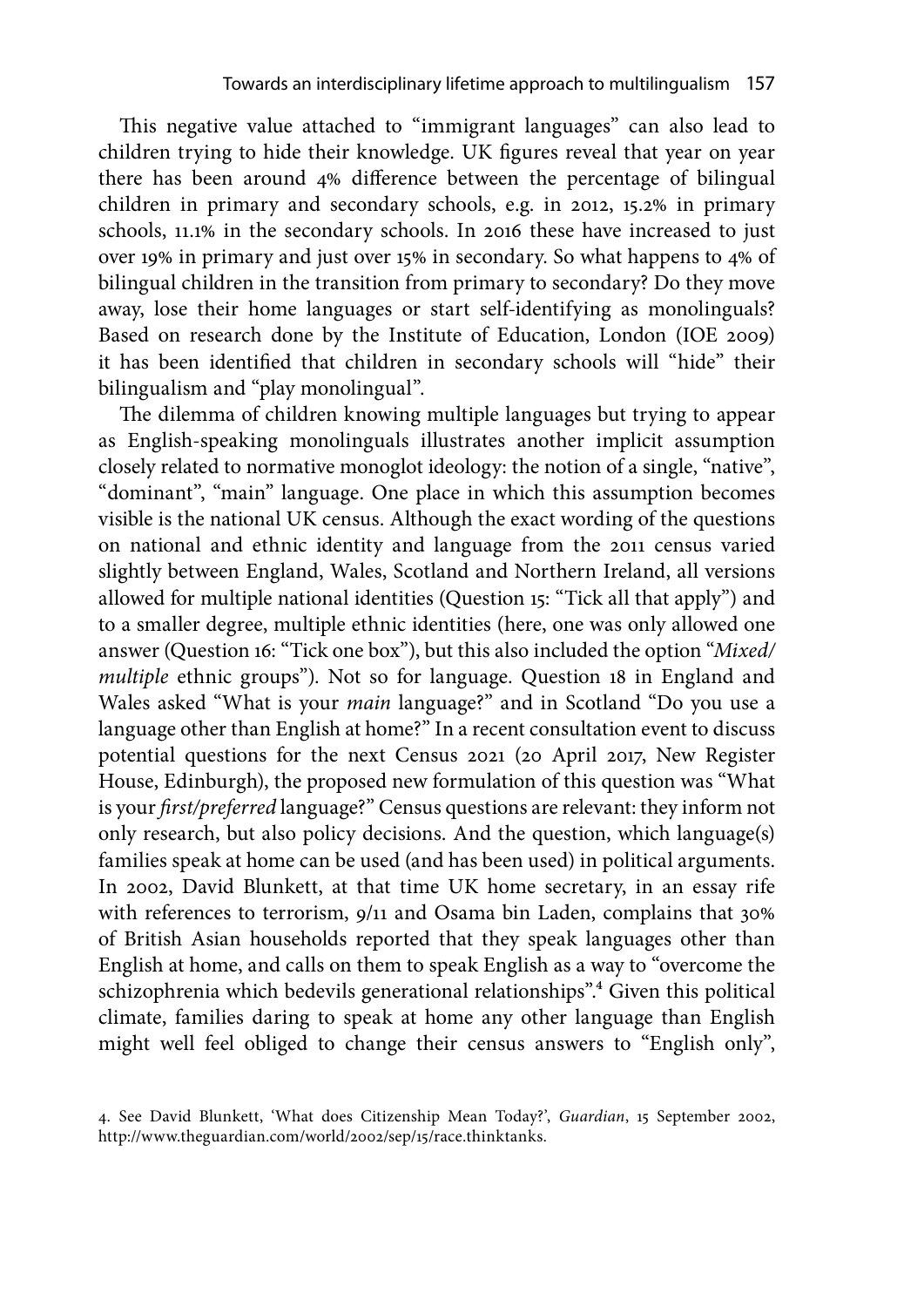producing as an effect an underestimation of the number of languages spoken across the country.

A similar problem occurs in the context of school education, when parents are asked what is their "*home language*": a question, which does not leave any room for an option that a family can have multiple "home languages". In the diverse and complex linguistic landscapes of the modern world, the notion of the "home language" is not always straightforward as there are many households in which a variety of languages is being spoken. This diversity can be illustrated by a recent survey of teachers in Scottish primary schools as part of the "Transnationalising Modern Languages" project (Ann Robertson, personal communication). Many teachers reported that their pupils speak, in addition to English, at least two other languages, in dozens of different language combinations. Typical language combinations included that of an official and a minoritised language in the countries of origin (e.g. Catalan/Spanish, Kurdish/ Turkish, Russian/Lithuanian, Punjabi/Urdu), a constellation likely to occur frequently among refugees belonging to national, ethnic and/or linguistic minority groups in their own countries. The pressure to identify a single main language in this group can be particularly problematic, since in many cases the main spoken language (e.g. Kurdish) might be different from the language in which the children received their education and became literate (e.g. Turkish, Arabic, Persian). Another combination leading potentially to a dissociation between spoken language and writing skills was that of an indigenous and former colonial language (e.g. Wolof/French, Lingala/French, Arabic/French). In other cases, the language combination reflected the personal history of children's parents and families (e.g. Spanish/Polish, Tamil/German, Tamil/ Italian, Hindi/Lithuanian, Greek/Polish, Twi/Italian). Some children spoke, apart from English, up to four different languages (Gaelic/Spanish/French/ Urdu). This remarkable multilingual background often goes unnoticed, since most surveys allow the respondents only to mention one "home language". Hence, the broad and inclusive definition of *exposure to more than one language* (Hall et al. 2012) is much more suitable to the context where there are many different types of multilingualism with various degrees of competencies in languages used.

This definition had been used in London schools to collect data on home languages during the Ethnic Minority Achievement Grant (1999–2010), which funded specialist teachers providing language support to children new to English. Language Capital Study (Eversley et al. 2010), which used school data, showed that over one million children in London mainstream schools at that time used 233 languages. These figures reflect the highly multinational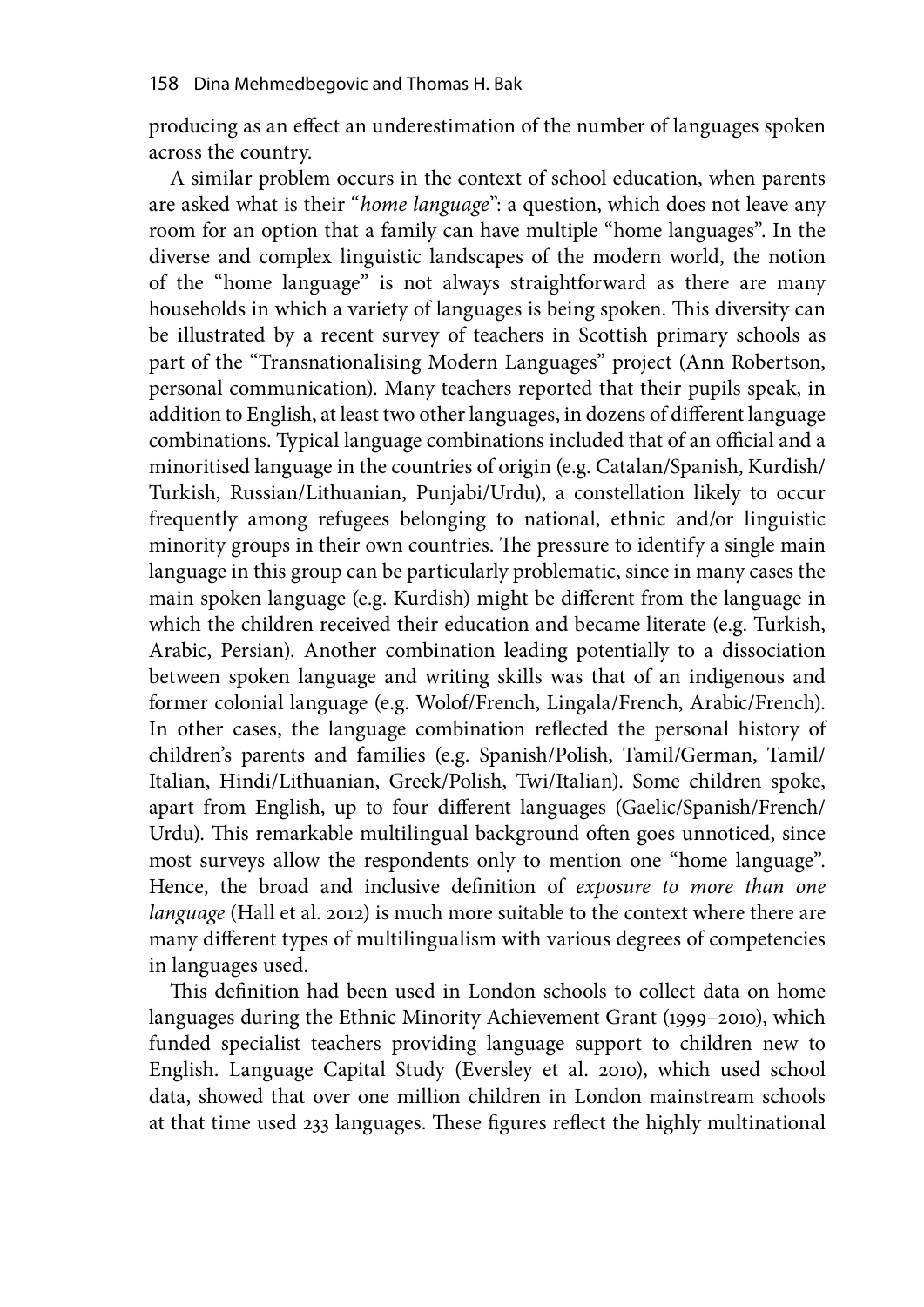character of the British capital: according to the 2011 census, out of the 8.2 million inhabitants of London, 3 million were born outside the UK, and that nearly half of these migrants arrived during the last decade. Compared to 1987, when just under a fifth of all London residents had been born abroad, the relative size of London's immigrants has more than doubled from 18% to 37% of the total population of the city (Mehmedbegovic et al. 2015). Although the complexities of the language use of the relevant groups and individuals have not been fully explored, there are small-scale studies that provide rich insights (Cooke 2008; Cooke et al. 2014).

The assumption of a single main/preferred language alias mother tongue becomes even more inappropriate if we take a whole lifespan approach, since it does not take into account changes of language dominance during lifetime (e.g. through study abroad, emigration, marriage, work requirements, etc.) or differential use of languages in specific contexts. Indeed, significant shifts in language use can still occur in later life, e.g. after retirement. A recent study examining the use of English and Gaelic across the lifespan in the Inner and Outer Hebrides, Scotland (de Bruin et al., 2016) demonstrated that (a) the preference shifted across the lifetime, with English being more dominant during working life but Gaelic becoming increasingly used after retirement, (b) throughout lifetime, Gaelic and English dominated different contexts, e.g. Gaelic family and friends, English school and work.

The notion of a single main/dominant language is also not supported at the brain level by the findings of modern neuroscience. Contrary to the popular belief, the first language is not always better preserved in patients with brain diseases such as stroke (Aglioti et al. 1996) or Parkinson's Disease (Zanini et al. 2004); it can be in fact be more affected. Moreover, cases have been described in which, within the same individual, aphasia (language disorder caused by a brain lesion) can take different forms in different languages (Albert and Obler 1975). In a more recent case, a Hindi-English bilingual patient had relatively well-preserved verb naming but severely impaired noun naming in Hindi and exactly the opposite pattern (verb deficit with preserved noun knowledge) in English (Balasubramanian and Bose 2016).

The last example, unusual as it may seem, could be explained by a characteristic language mixing pattern, in which the patient before his stroke had had a tendency to insert English nouns into a largely Hindi-dominated sentence frame. This illustrates another characteristic feature of real-life multilingualism: language switching and mixing. For long time, both were considered taboo, as it was assumed they would lead to an imperfect mastery of each of the involved languages. However, language mixing and switching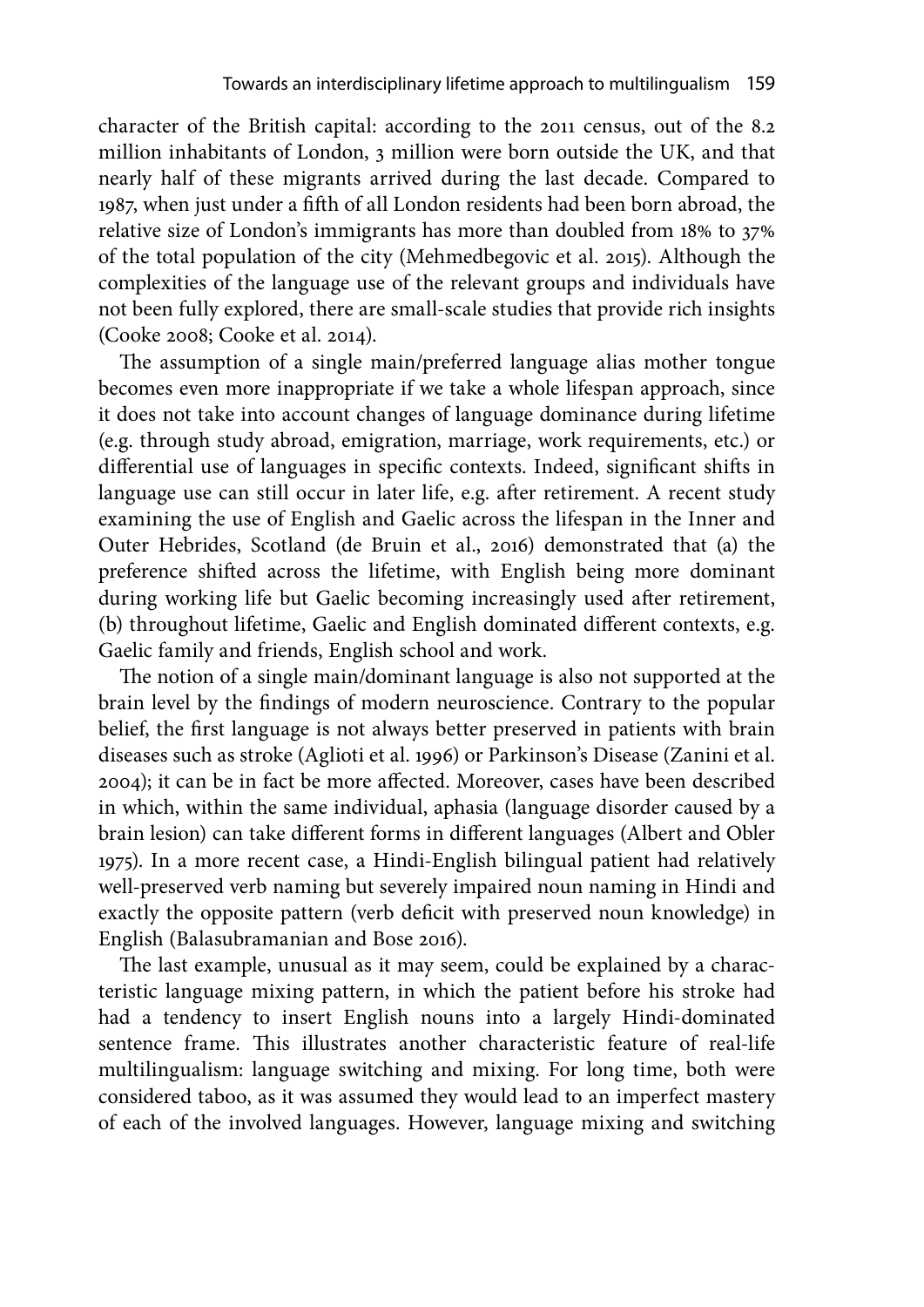are not a chaotic failure to control language output: they take into account the linguistic competence of the interlocutor, so that only those languages are used which can be understood. Indeed, recent theories of bilingualism and cognition (Green and Abutalebi 2016) postulate that language switching is one of the driving forces behind increased executive abilities associated with bilingualism; they might also play an important role in the delay of onset of dementia in bilinguals (Freedman et al. 2014). Another strand of research suggests that learning new material mixed in different languages does not have any negative effect on learning outcomes (Antón et al. 2016).

Summarising, the notion of a single, first/native/main/dominant mother tongue is based on a normative monoglot ideology (Blommaert et al. 2006) and is contradicted by converging qualitative and quantitative empirical evidence evaluating different aspects of language use in multilinguals, from children to retirees and neurological patients. Its persistence is likely to have historical and political rather than scientific reasons: the myth of an idealised monolingual past, in which every member of a nation spoke the same mother tongue, was well suited to the ideology of emerging European nation states in the nineteenth century and resonates well with modern nationalist and populist movements driven by the fear of alienation in a non-monolingual environment. Similar arguments presenting multilingualism as a danger to social cohesion have been made by politicians of powerful nation states, trying to enforce one-language policy (as in the example of the David Blunkett statement discussed above), and by speakers of minoritised languages pursuing political independence (as illustrated by the manifesto of the Catalan group Koiné from 17 October 2015, denouncing the "political ideology of the so-called bilingualism"5).

#### **The perfect native speaker versus a "healthy linguistic diet"**

The notion of a perfect native speaker is not only problematic because of its mother tongue ideology discussed above. It has produced the ideal of being "native-like" as the ultimate goal of any foreign language learning. Accordingly, non-native mastery of a language is perceived as less valuable. This attitude can be problematic for several reasons. In a recent paper, Myles (2017) explains how the introduction of foreign language teaching in primary schools in England

<sup>5.</sup> See 'For a True Process of Language Planning in the Independent Catalonia', http://ep00.epimg. net/descargables/2016/03/29/b6b7ffd526f5e1f661fd9dcad7cea36b.pdf?rel=mas).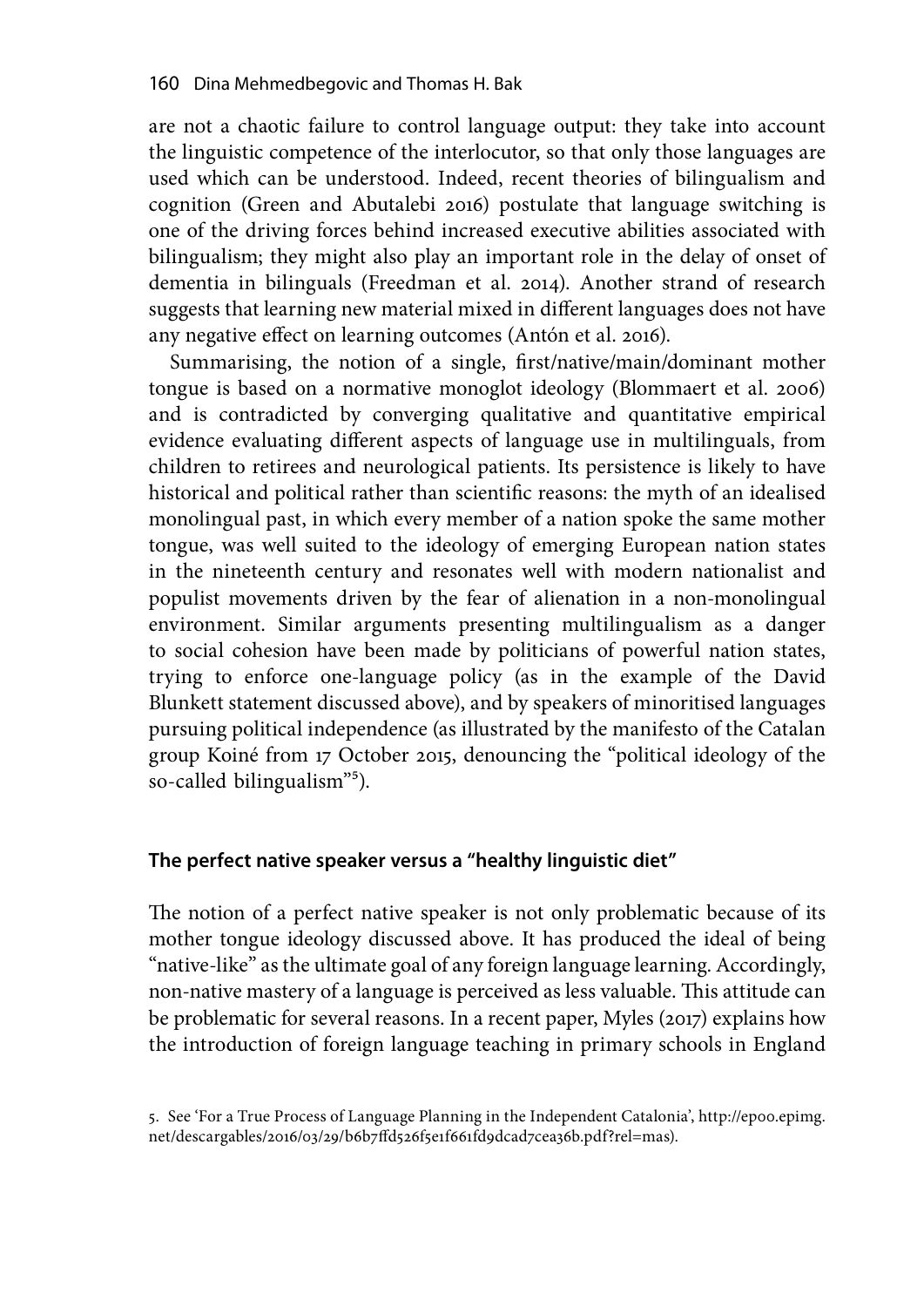in 2014 was based on the assumption that early exposure to a second language will be able to create in children similar conditions as exist in those who grew up with different languages. Thus, it was hoped that those children would be fast in developing high proficiency in the languages introduced early. In this point, the programme has failed: young children develop proficiency slower than older ones. However, this does not mean that early introduction of new languages does not have positive effects: younger children "are enthusiastic and love learning foreign languages, discovering new worlds and new ways of saying things" (Myles 2017). And this potentially life-long positive attitude to language learning could provide enough justification for the whole scheme. In contrast, an overambitious and inappropriately narrow focus on proficiency can lead to the neglect of other important aspects of language acquisition.

This applies equally to the cognitive effects of bilingualism and language learning delineated earlier. According to Cummins (1991: 84) the crucial elements that provide conditions for benefiting from the cognitive advantages of bilingualism in terms of academic achievement are, first of all, that *exposure* to two languages provides broader linguistic experiences with the access to a wider range of thinking modes; secondly, that switching between two languages exercises flexibility in thinking, and thirdly, that the conscious or subconscious comparison of two languages, resolving interference between languages and using the knowledge of one language to advance the other, results in a higher level of metalinguistic skills. This last point reflects the Vygotskyan view which says that bilingualism enables a child to see his/her language as a particular system and to approach the language in a more abstract way and in more general categories (Vygotsky 1962: 110). All this can be achieved without accentfree, native-like command.

Equally, in the majority of recent studies showing beneficial effects of multilingualism on cognitive functions in young adults (Bak et al. 2014b; Vega-Mendoza et al. 2015), in cognitive ageing (Bak et al. 2014a), in the recovery from stroke (Alladi et al. 2016) and in dementia (Alladi et al. 2013) the definition of multilingualism was not based on early acquisition and perfect, "native-like" command of the languages in question, but on the ability to communicate in them. Indeed, in a recent study an intensive one-week language course was able to improve attentional switching; an effect which remained stable nine months later in those who practiced five hours/week or more (Bak et al. 2016).

In a recent paper (Bak and Mehmedbegovic 2017), we proposed an alternative to the normative monolingual mother-tongue ideology: the concept of a "Healthy Linguistic Diet". The notion of "Healthy Linguistic Diet" has dual roots in education and health science. It was first introduced by Mehmedbegovic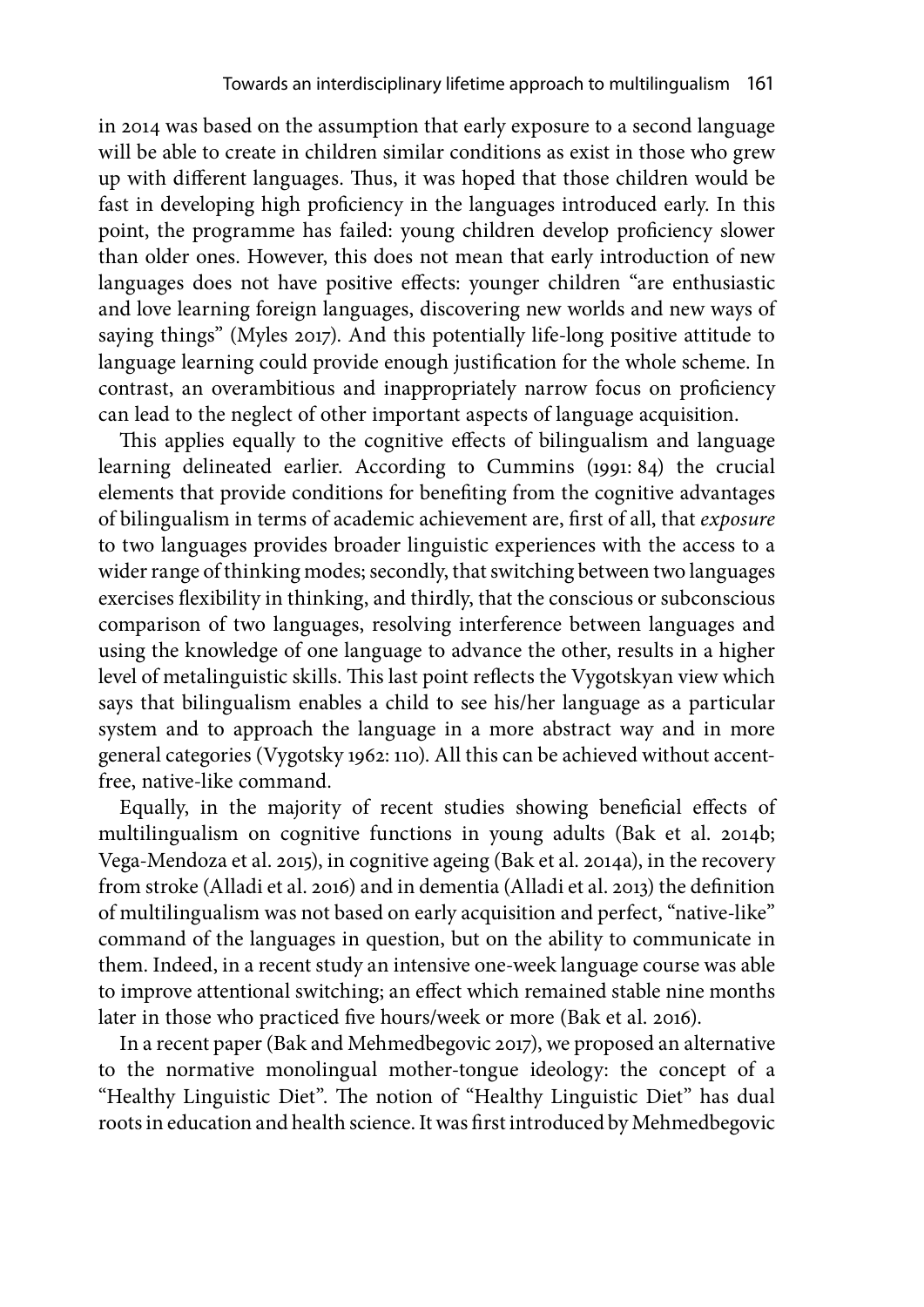#### 162 Dina Mehmedbegovic and Thomas H. Bak

(2011) in the context of the "Healthy School Initiative" and it is based on two main principles:

- Sharing relevant knowledge on values and advantages of bilingualism: Bilingual children and their parents need to be given clear, affirmative and consistent messages by schools and their teachers in terms of benefits of bilingualism and home language support. Children and parents should be given advice and examples on what they can do themselves in order to support their own bilingual development. These messages should include raising awareness on cognitive advantages of bilingualism, which are applicable to all languages. Teachers need to be provided with examples of good practice, guidance and training to develop skills essential for integrating home languages across the curriculum. This shift in practice should be led by the awareness that: where home languages are a part of teaching and learning throughout schooling, starting with early years, with the aim of supporting bilingual children in developing their full potential and positive attitudes towards this specific intellectual potential that they have, the impact of it will be evident in improved results across the curriculum as a whole.
- Providing a framework which supports life-long development of bilingual competencies: All children (monolingual and bilingual/multilingual) and adults (monolingual and bilingual/multilingual) in schools should be encouraged to develop behaviours and habits which would support life-long development of bilingual competencies. These practices need to become an integral part of our efforts to bring up children in the spirit of the Healthy School Initiative leading to a healthy lifestyle.

However, the metaphor of a healthy linguistic diet can be applied equally well at the other end of the life spectrum, in the context of healthy ageing. Here, research into potential risk and protective factors for age-related cognitive decline, dementia and other cognitive disorders identified healthy diet, alongside physical and mental exercise, as an important part of a healthy lifestyle. The best known diet studied in this context is "*Mediterranean diet*" (Féart et al. 2009), although non-Western dietary patterns are also increasingly researched (Ozawa et al. 2013). Importantly, whatever the specifics, a diet is more than the sum of its ingredients: it is their combination. Likewise, we argue that "language cannot be reduced to a sum of sounds, words and grammatical rules, cognitive effects of bilingualism to a single test of executive function or the richness of a multilingual environment to a listing of different languages that occur in it" (Bak and Mehmedbegovic 2017).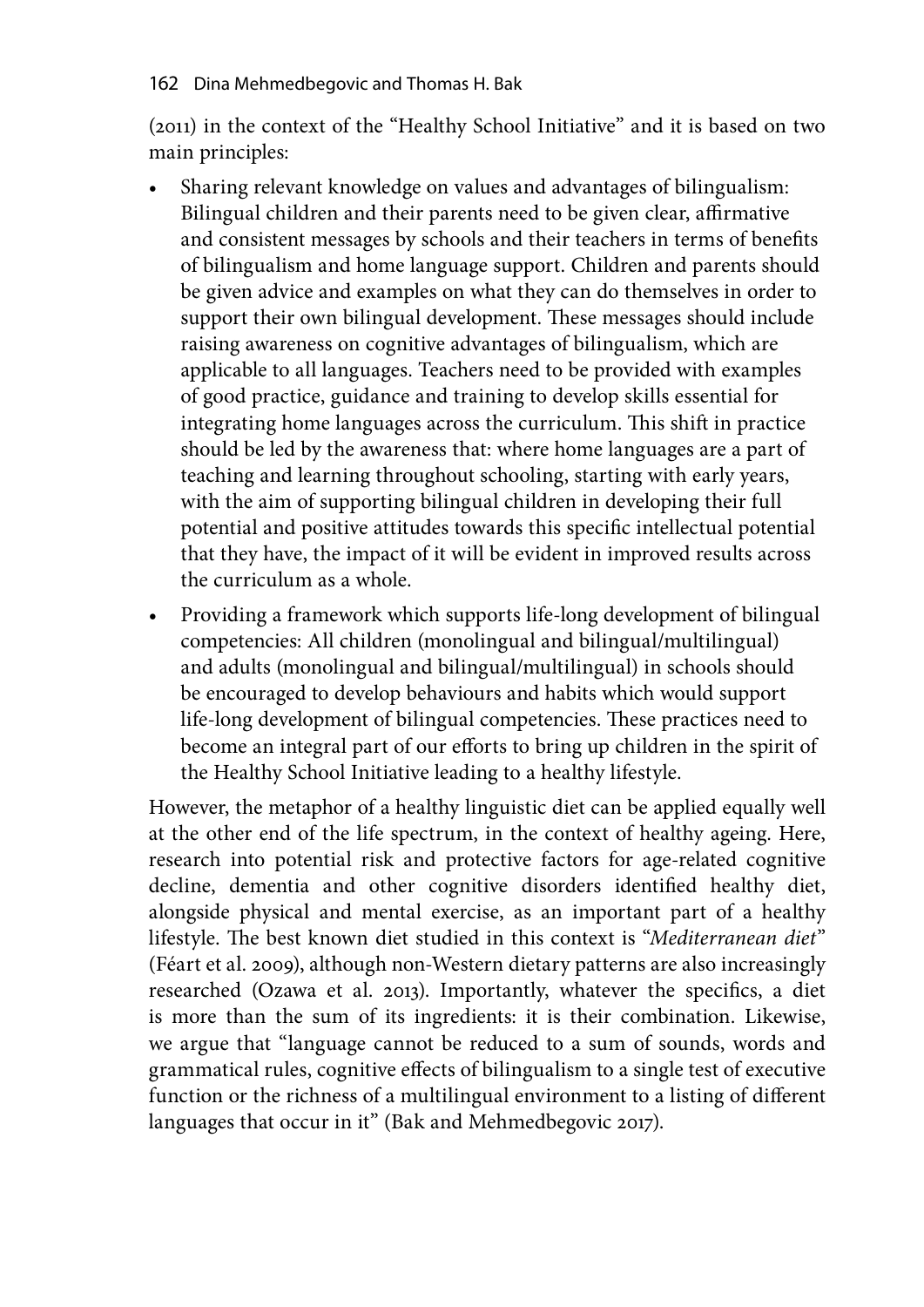Accordingly, we advocate a multilingual environment, in which everybody (and in particular all children), mono- and multilingual alike, can have a chance to be exposed to a wide range of languages, used by different speakers in different contexts. This means not only a natural environment for multilinguals but also a more stimulating one for monolinguals. Evidence collected in Britain on peer and sibling learning supports the view that early-age bilingual children will, with a little encouragement in the school context and even no encouragement in the home context, be inclined to share their insights into different languages and teach what they know to other children around them (Kenner 2004; Mehmedbegovic 2011). These benefits were clearly seen by lead professionals in England and Wales during the introduction phase of Languages Strategy in primary schools:

Where languages are being introduced (in primary schools) teachers are realising bilingual children are very able to take up another language and they help other children who aren't. They (bilingual children) help pupils who are monolingual to access the language, they teach them the skills to access it. The case is that where you have classes with big groups of bilingual children, monolingual children develop very quickly. (English lead professional, interview data: Mehmedbegovic 2011: 137)

And we certainly have evidence that children in schools where English is their second or third language and they are introduced to a European language, Spanish or French – they learn it very quickly, because they have the skills. (English-Welsh lead professional, interview data: Mehmedbegovic 2011: 130)

Also in this case, parallels can be found at the other end of the life spectrum. Based on the research findings of bilingualism delaying the onset of dementia (Alladi et al. 2013), a new Scottish enterprise (Lingo Flamingo) has recently developed a programme of language classes as cognitive training for patients with Mild Cognitive Impairment (MCI) and dementia, attempting, as far as possible, to employ refugees as their language tutors. Here, the knowledge of languages, which many refugees bring with them, can be applied to the benefit of the whole society, producing a more positive attitude to multilingualism as well.

The inclusion of potential health benefits opens an entirely new and highly relevant dimension in the discussions of multilingualism and language learning. Dementia is recognised as a "public health priority" by the World Health Organization,<sup>6</sup> and presents one of the main challenges to modern society, across the whole world, including developing countries. The widespread "therapeutic nihilism" associated with dementia, the feeling that "nothing can be done", together with the stigma of mental illness, can have negative impact

<sup>6.</sup> See World Health Organization (2012).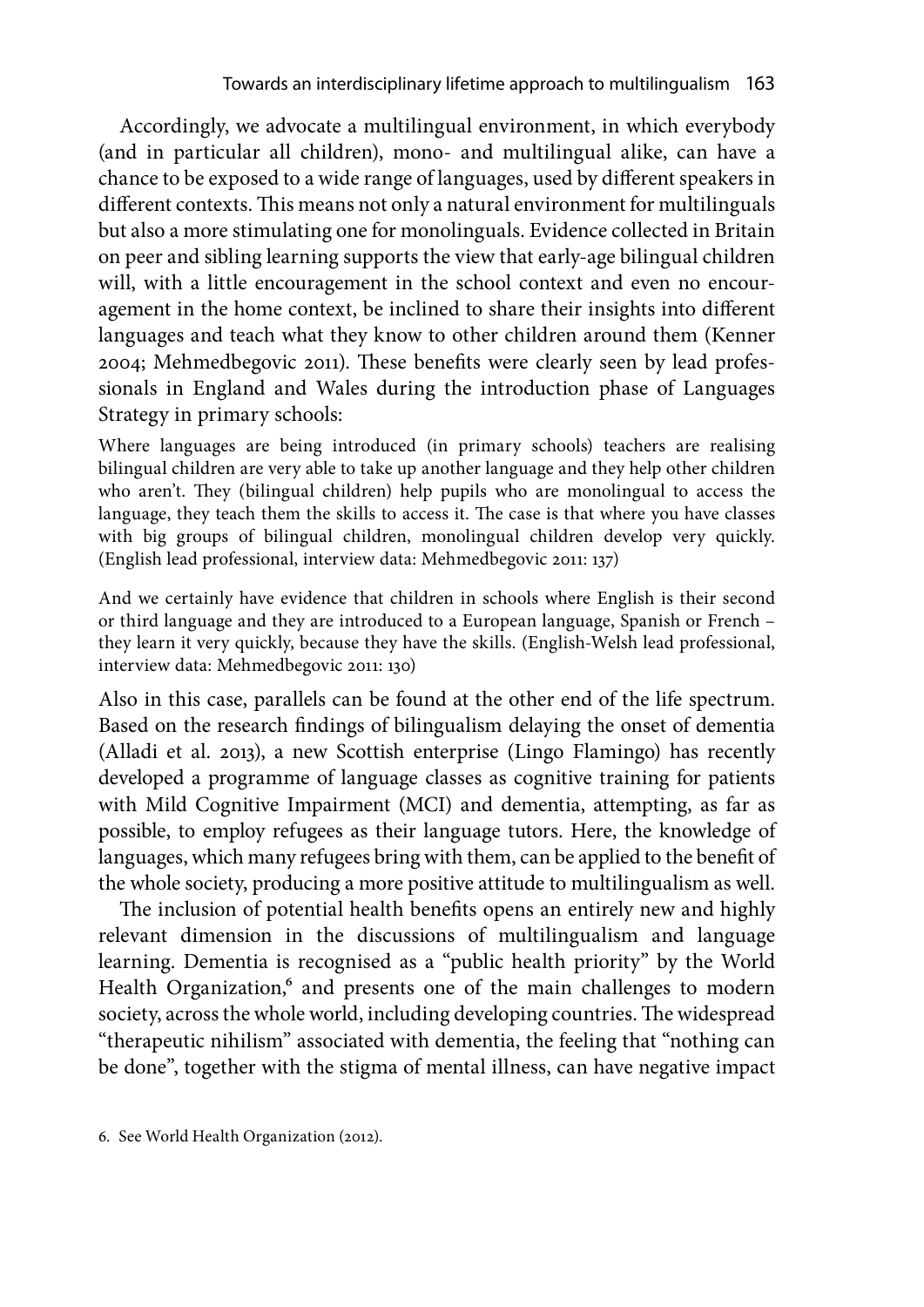on patients as well as their carers and lead to patients giving up mental activities. This in turn compounds the effects of the disease, leading to an even faster cognitive decline. Any interventions that can break this vicious circle, making patients more proactive and more confident could produce far-reaching effects. Equally important is promotion of lifestyle changes that can delay the onset of dementia symptoms and/or slow down the progression of the disease. Our approach of "Healthy Linguistic Diet" is based on an analogy between physical and mental health; it is widely accepted that regular physical activity and a healthy diet are important factors in maintaining physical health. We argue that language learning and their active use provides regular mental exercise, leading to a better brain health and an increase in "cognitive reserve". We hope that our concept will appeal across different generations and cultures and will be useful in promoting language learning and multilingualism. Our efforts are directed towards rethinking engagement with languages as a lifestyle change, which is systematically and integrally built into developing habits, behaviours and understandings from early childhood throughout school education and adulthood with the aim of utilising language diversity for the benefits of individuals and societies.

This article was published open access under a CC BY license https://creativecommons.org/licenses/by/4.0/

### **References**

- Aglioti, S., Beltramello, A., Girardi, F. and Fabbro, F. (1996) 'Neurolinguistic and Follow-up Study of an Unusual Pattern of Recovery from Bilingual Subcortical Aphasia', *Brain* 119: 1551–64.
- Albert, M. and Obler, L. (1975) *Mixed Polyglot Aphasia*. Victoria, BC: Academy of Aphasia.
- Alladi, S., Bak, T.H., Duggirala, V., Surampudi, B., Shailaja, M., Shukla, A.K., Chaudhuri, J.R. and Kaul, S. (2013) 'Bilingualism Delays Age at Onset of Dementia, Independent of Education and Immigration Status', *Neurology* 81: 1938–44.
- Alladi, S., Bak, T.H., Mekala, S., Rajan, A., Chaudhuri, J.R., Mioshi, E., Krovvidi, R., Surampudi, B., Duggirala, V. and Kaul, S. (2016) 'Impact of Bilingualism on Cognitive Outcome After Stroke', *Stroke* 47: 258–61.
- Antón, E., Thierry, G., Goborov, A., Anasagasti, J. and Duñabeitia, J.A. (2016) 'Testing Bilingual Educational Methods: A Plea to End the Language‐Mixing Taboo', *Language Learning* 66: 29–50.
- Bak, T.H. and Alladi, S. (2014) 'Can Being Bilingual Affect the Onset of Dementia?', *Future Neurology* 9: 101–3.
- Bak, T.H. and Chandran, S. (2012) 'What Wires Together Dies Together: Verbs, Actions and Neurodegeneration in Motor Neuron Disease', *Cortex* 48: 936–44.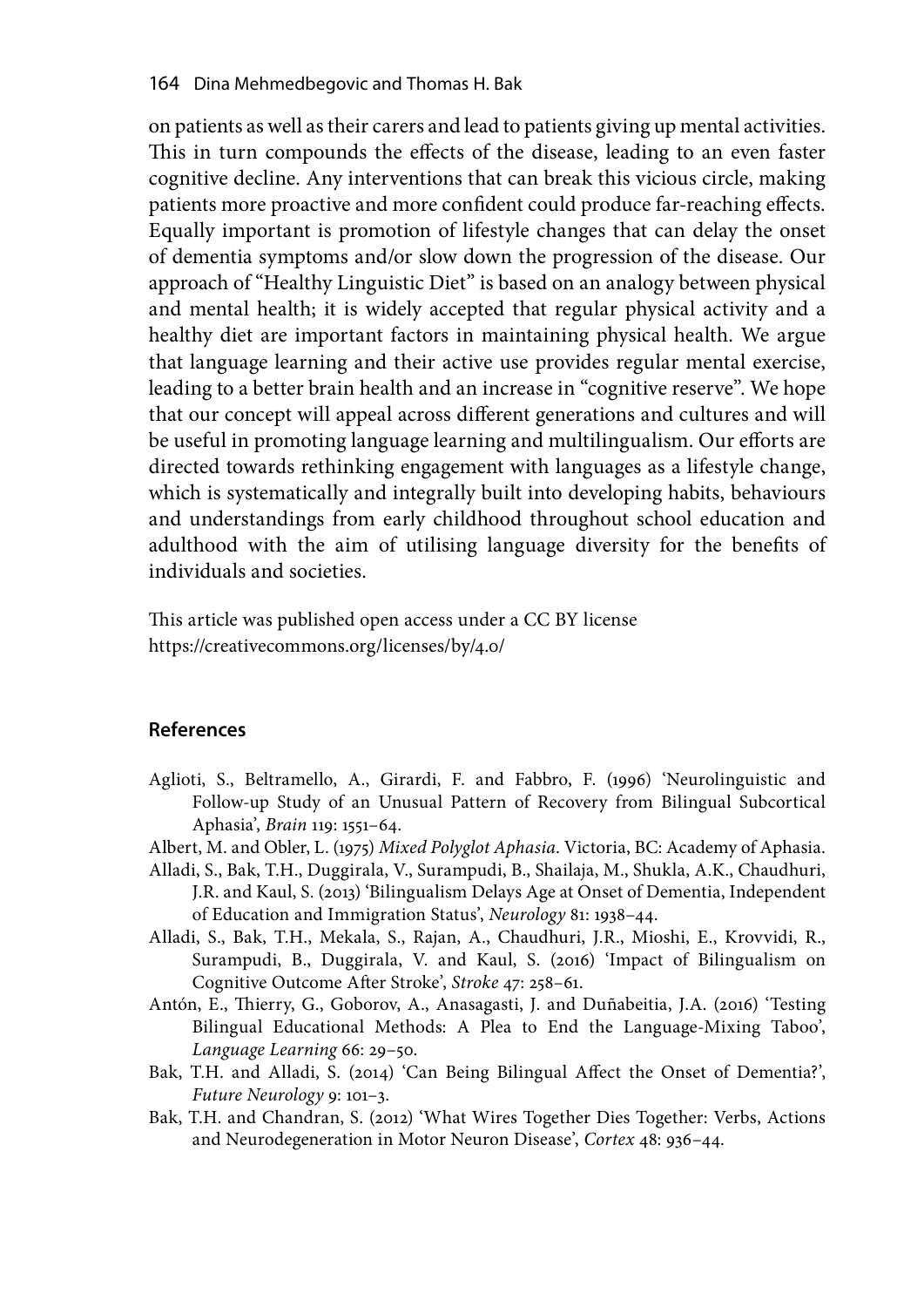- Bak, T.H. and Mehmedbegovic, D. (2017) 'Healthy Linguistic Diet: The Value of Linguistic Diversity and Language Learning across the Lifespan', *Journal of Languages, Society and Policy*. Available at: http://www.meits.org/policy-papers/paper/healthylinguistic-diet (accessed 18 October 2017).
- Bak, T.H., Long, M.R., Vega-Mendoza, M. and Sorace, A. (2016) 'Novelty, Challenge, and Practice: The Impact of Intensive Language Learning on Attentional Functions', *PloS one* 11: e0153485.
- Bak, T.H., Nissan, J.J., Allerhand, M.M. and Deary, I.J. (2014a) 'Does Bilingualism Influence Cognitive Aging?', *Annals of Neurology* 75(6): 959–63.
- Bak, T.H., Vega-Mendoza, M. and Sorace, A. (2014b) 'Never Too Late? An Advantage on Tests of Auditory Attention Extends to Late Bilinguals', *Frontiers in Psychology* 5: 485.
- Balasubramanian, A. and Bose, A. (2016) 'Manifestation of Agrammatism in Hindi-English Bilingual Aphasia', *Front. Psychol. Conference Abstract: 54th Annual Academy of Aphasia Meeting*.
- Bialystok, E. (1988) 'Levels of Bilingualism and Levels of Linguistic Awareness', *Developmental Psychology* 24: 560.
- Bialystok, E. (2009) 'Bilingualism: The Good, the Bad, and the Indifferent', *Bilingualism: Language and Cognition* 12: 3–11.
- Blommaert, J., Creve, L. and Willaert, E. (2006) 'On Being Declared Illiterate: Language-Ideological Disqualification in Dutch Classes for Immigrants in Belgium', *Language and Communication* 26: 34–54.
- British Council (2017) *Language Trends Survey 2016/17.* Available at: https://www. britishcouncil.org/education/schools/support-for-languages/thought-leadership/ research-report/language-trends-2016-17 (accessed 18 October 2017).
- Broer, T., Pickersgill, M. and Deary, I.J. (2016) 'The Movement of Research from the Laboratory to the Living Room: A Case Study of Public Engagement with Cognitive Science', *Neuroethics* 9: 159–71.
- Collier, V.P. and Thomas, W.P. (2007) 'Predicting Second Language Academic Success in English Using the Prism Model', *International Handbook of English Language Teaching* 333–48.
- Cooke, M. (2008) '"What We Might Become": The Lives, Aspirations, and Education of Young Migrants in the London Area', *Journal of Language Identity and Education*  $7(1)$ : 22-40.
- Cooke, M., Bryers, D. and Winstanley, B. (2014) 'Whose Integration?', in D. Mallows (ed.), *Language Issues in Migration and Integration: Perspectives from Teachers and Learners*. London: British Council, 19–35.
- Cummins, J. (1978) 'Bilingualism and the Development of Metalinguistic Awareness', *Journal of Cross-Cultural Psychology* 9: 131–49.
- Cummins, J. (1991) 'Interdependence of First-and Second-Language Proficiency in Bilingual Children', in E. Bialystock (ed.), *Language Processing in Bilingual Children*. Cambridge: Cambridge University Press, 70–89.
- Cummins, J. (2000) *Language, Power, and Pedagogy: Bilingual Children in the Crossfire.* Clevedon: Multilingual Matters.
- de Bruin, A., Della Sala, S. and Bak, T.H. (2016) 'The Effects of Language Use on Lexical Processing in Bilinguals', *Language, Cognition and Neuroscience* 1–8.
- European Commission (forthcoming) *Rethinking Education*. Interim Report.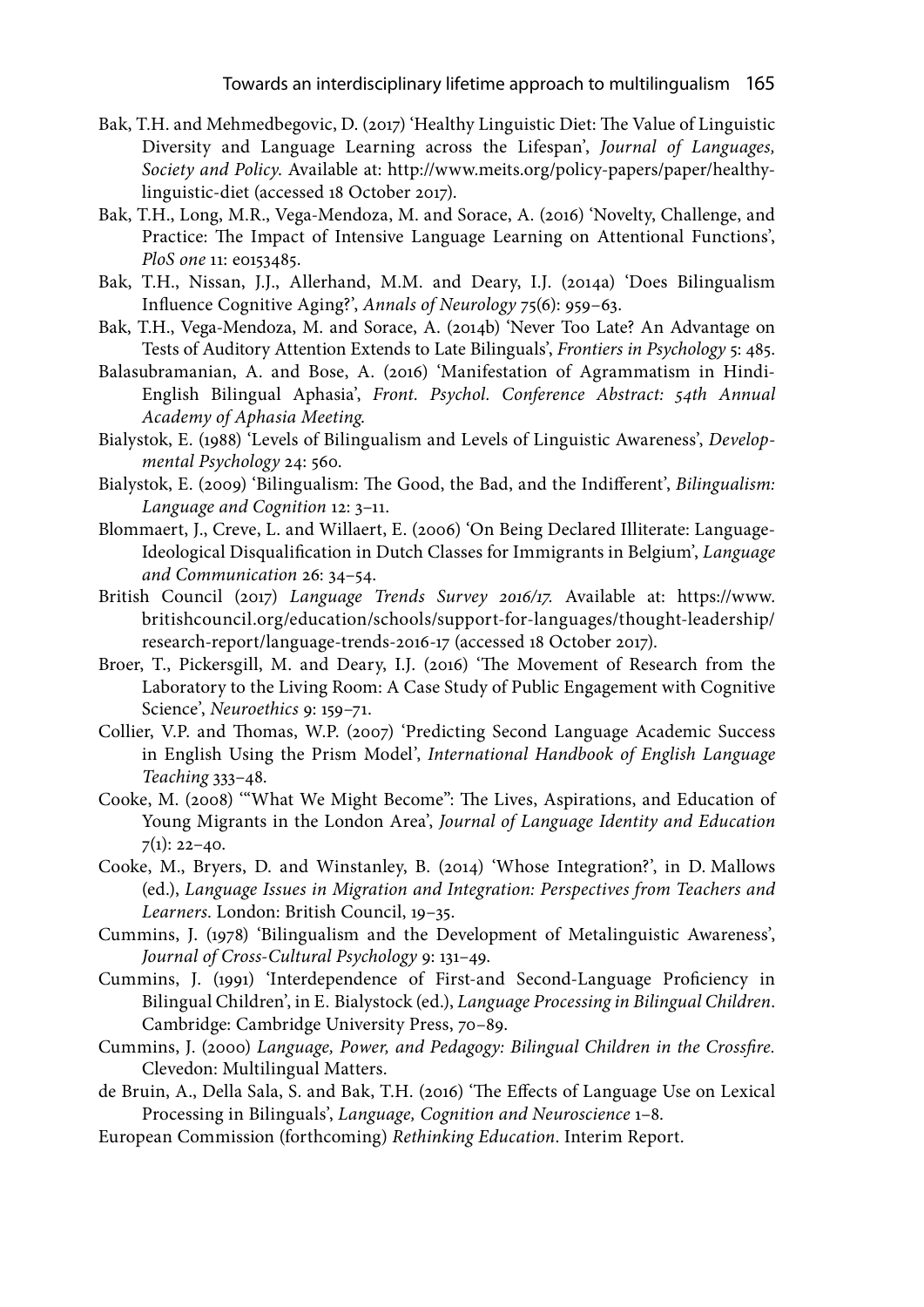- 166 Dina Mehmedbegovic and Thomas H. Bak
- Eurostats. Available at: http://ec.europa.eu/eurostat/statisticsexplained/index.php/Foreign\_ language learning statistics (accessed 18 October 2017).
- Eversley, J, Mehmedbegovic, D, Sanderson, A, Tinsley, T and Wiggins, D.R. (2010) *Language Capital: Mapping the Languages of London's School Children. London:* IOE and CILT.
- Eviatar, Z. and Ibrahim, R. (2000) 'Bilingual is as Bilingual Does: Metalinguistic Abilities of Arabic-Speaking Children', *Applied Psycholinguistics* 21: 451–71.
- Féart, C., Samieri, C., Rondeau, V., Amieva, H., Portet, F., Dartigues, J.-F., Scarmeas, N. and Barberger-Gateau, P. (2009) 'Adherence to a Mediterranean Diet, Cognitive Decline, and Risk of Dementia', *Jama* 302: 638–48.
- Freedman, M., Alladi, S., Chertkow, H., Bialystok, E., Craik, F.I., Phillips, N.A., Duggirala, V., Raju, S.B. and Bak, T.H. (2014) 'Delaying Onset of Dementia: Are Two Languages Enough?', *Behavioural Neurology* 2014: Article ID 808137, 1–8.
- Green, D.W. and Abutalebi, J. (2016) 'Language Control and the Neuroanatomy of Bilingualism: In Praise of Variety', *Language, Cognition and Neuroscience* 31: 340–4.
- Hall, D., Griffiths, D., Haslam, L. and Wilkin, Y (2012) *Assessing the Needs of Bilingual Pupils: Living in Two Languages*. Abingdon: Routledge.
- IOE (2009) *The National Teaching Workforce for EAL Report*. The London Digest, 5, IOE, London: IOE.
- Kenner, C. (2004) 'Living in Simultaneous Worlds: Difference and Integration in Bilingual Script-Learning', *International Journal of Bilingual Education and Bilingualism* 7: 43–61.
- Li, C., Nuttall, R.L. and Zhao, S. (1999) 'The Effect of Writing Chinese Characters on Success on the Water-Level Task', *Journal of Cross-Cultural Psychology* 30: 91–105.
- Mehmedbegovic, D. (2011) *A Study in Attitudes to Minority Languages in England and Wales.* Germany: Lambert Academic Publishing.
- Mehmedbegovic, D., Skrandies, P., Byrne, N. and Harding-Esch, P. (2015) *Multilingualism in London*. LUCIDE City Report, Research Report, London: LSE.
- Mehmedbegovic, D. (forthcoming) 'Engaging with Linguistic Diversity in Global Cities: Arguing for "Language Hierarchy Free" Policy and Practice in Education', *Open Linguistics Journal.*
- Myles, F. (2017) 'Learning Foreign Languages in Primary Schools: Is Younger Better?', *Journal of Languages, Society and Polic*y. Available at: http://www.meits.org/policypapers/paper/healthy-linguistic-diet (accessed 18 October 2017).
- Ozawa, M., Ninomiya, T., Ohara, T., Doi, Y., Uchida, K., Shirota, T., Yonemoto, K., Kitazono, T. and Kiyohara, Y. (2013) 'Dietary Patterns and Risk of Dementia in an Elderly Japanese Population: The Hisayama Study', *American Journal of Clinical Nutrition* 97: 1076–82.
- Peal, E. and Lambert, W.E. (1962) *The Relation of Bilingualism to Intelligence.* Psychological Monographs: General and Applied 76/1. Washington, USA.
- Piaget, J. (1929) *The Child's Concept of the World*. London: Routledge & Kegan Paul.
- Ricciardelli, L.A. (1992) 'Bilingualism and Cognitive Development in Relation to Threshold Theory', *Journal of Psycholinguistic Research* 21: 301–16.
- Rosenblum, T. and Pinker, S.A. (1983) 'Word Magic Revisited: Monolingual and Bilingual Children's Understanding of the Word-Object Relationship', *Child Development*  773–80.